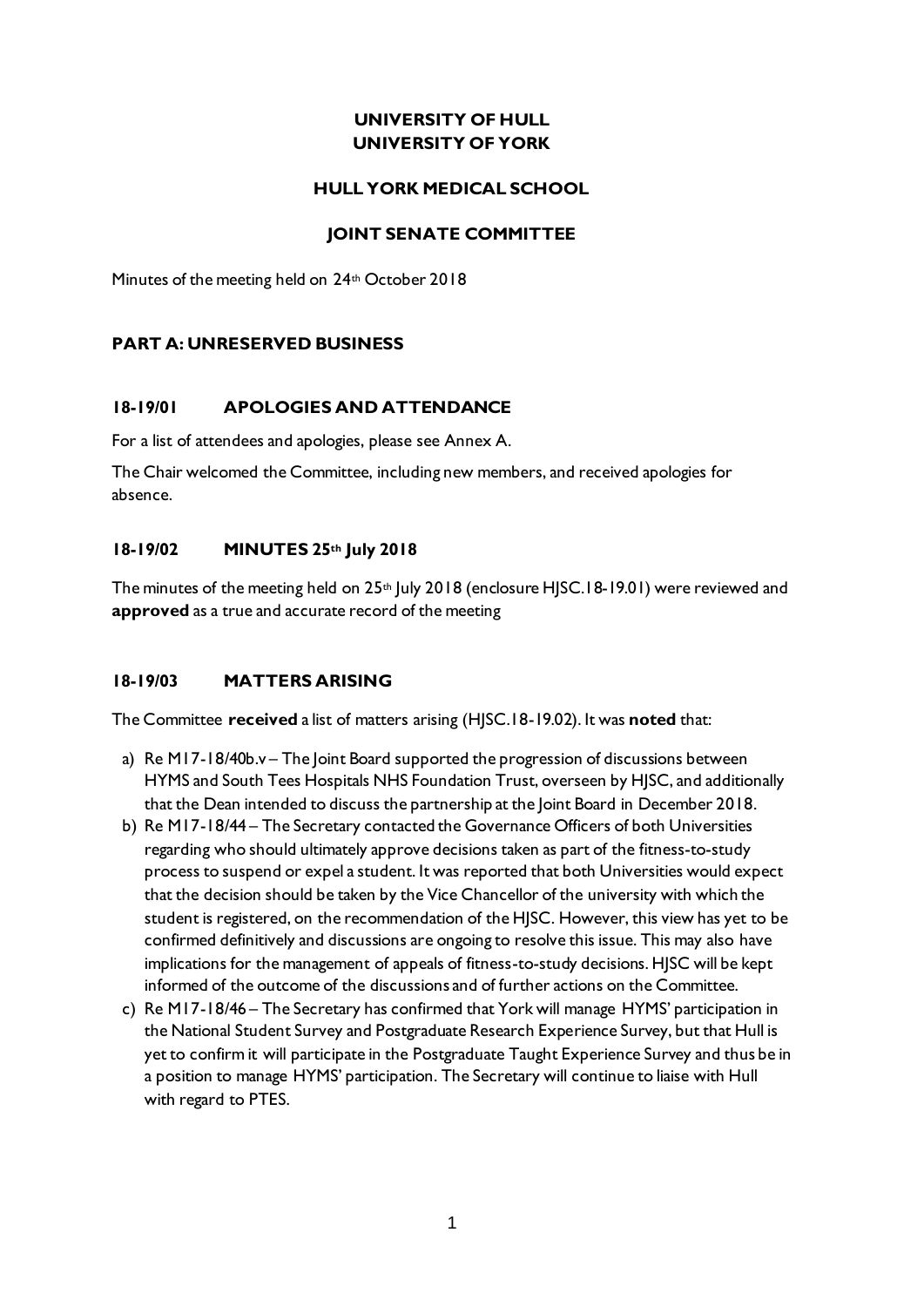## **18-19/04 TO RECEIVE FOR INFORMATION A LIST OF CHAIR'S ACTIONS SINCE THE PREVIOUS MEETING**

The Committee **received** a list of Chair's Action approvals (HJSC.18-19.03) since the last meeting. The Chair **approved**:

- a) Revisions to the *Policy on Exceptional Circumstances* made following HJSC to account for feedback provided by the Committee.
- b) A final version of the *Code of Practice on Fitness to Study* following revisions to the document made on the recommendation of the last HJSC meeting.
- c) An updated version of the *Policy on Leave of Absence* at the request of the Board of Studies.
- d) An updated version of the *Policy on Student Welfare and Support* at the request of the Board of Studies.

# **18-19/05 TO APPROVE THE MEMBERSHIP, ANNUAL CYCLE OF BUSINESS AND TO REVIEW THE TERMS OF REFERENCE OF THE COMMITTEE**

The Committee **considered** the Terms of Reference, membership and annual cycle of business (HJSC.18-19.04). It **considered** minor revisions to the wording of Term of Reference 10 and Term of Reference 15 to add fitness-to-study to Term 10 and to update the titles of Hull committees in Term 15.

During the discussion of the membership it was **noted,** in response to comments received by the Secretary from the HUU President of Education about student representation on the Committee, that HJSC is a committee of the Universities and that students' union representatives are members reflecting their roles as representatives of the collective student interests at the respective universities, and not of the HYMS students.

The Committee **approved** the proposal that the MBBS Programme Director be added to the membership in an in-attendance capacity. The Secretary will inform the MBBS Programme Director and invite him to future meetings.

## **Action: Secretary**

It was **noted** that HJSC does not have a quorum and it was felt that the introduction of such provision could help to ensure that business is approved following balanced input of the Universities and of student representatives. The Chair agreed to discuss introducing a quorum with the Deputy Chair.

## **Action: Chair of HJSC**

The Committee **approved** the revised membership and annual cycle of business. It also **recommended** that the suggested revisions to the Terms of Reference be put to the Joint Board for its approval.

## **Action: Secretary**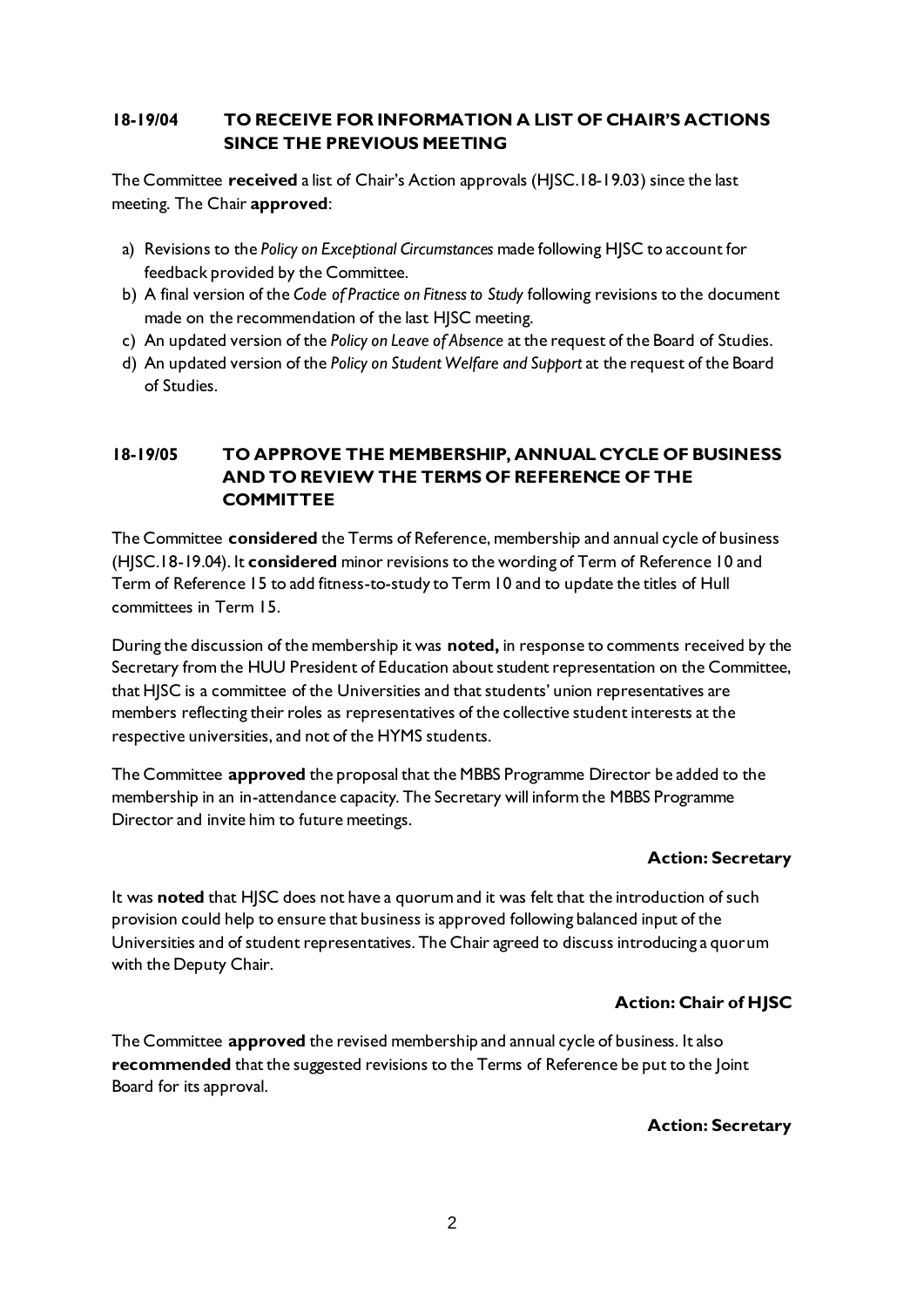# **18-19/06 TO RECEIVE AN ORAL REPORT FROM THE STUDENT REPRESENTATIVES**

The YUSU Academic Officer **reported** on their recent work to elect and train Course Representatives and of the specific work in liaison with HUU to support Course Rep training and links with HYMS. A joint training session would be held in Hull in the following days. Additionally, YUSU were now actively seeking to recruit a new Department Rep from HYMS. The Academic Officer also invited HYMS to take part in a pilot project to with departments to see how students can be more actively involved in curriculum development.

The GSA President **reported** that the GSA is working with YUSU to enhance the activities of Course Reps and that they too aim to liaise with HUU to achieve these enhancements.

The Acting Chair of the Staff-Student Committee **reported** that HYMS had seen its most effective round of Course Rep elections with 33 posts filled. However, it was proving more challenging to engage postgraduate research students. The Acting Chair also **noted** that he was no longer the HUU School Representative and that elections to that position would be held.

# **18-18/07 TO DISCUSS A WRITTEN REPORT FROM THE DEAN**

a) The Dean introduced her report (HJSC.18-19.05) and drew the Committee's attention to:

- i. The overview of the staff profile supplied at the Committee's request;
- ii. The outcome of the recruitment cycle for entry in 2018-19 and the early activities underway for recruitment for 2019-20 entry;
- iii. The work underway to implement the expansion of the MBBS programme;
- iv. The business systems developments underway and planned to respond both to current needs and to facilitate the expansion;
- v. The summary of the National Student Survey results and internal analysis of them, which was returned to later in the meeting (see M18-19/12).

b) During the discussion it was **noted** that:

- i. A number of posts have been offered and notices of appointment are pending the completion of HR processes, with other posts to be advertised shortly. Future recruitment would also be focused on enhancing the MBBS programme and student experience, with University senior managers supportive of this approach.
- ii. The MBBS cohort in 2018-19 is the first expanded cohort, with 25 additional home students. The campus allocation is greater at Hull where there has been more capacity to accommodate the additional numbers at present, but the aim is to rebalance the allocation in 2019-20.
- iii. The application window for MBBS entry for 2019-20 has now closed with the largest number of applicants on record and a large number of applications for the MBBS with a Gateway Year variant. Additionally, the School expect the expansion to present some unpredictability in making and converting offers. However, they will closely monitor the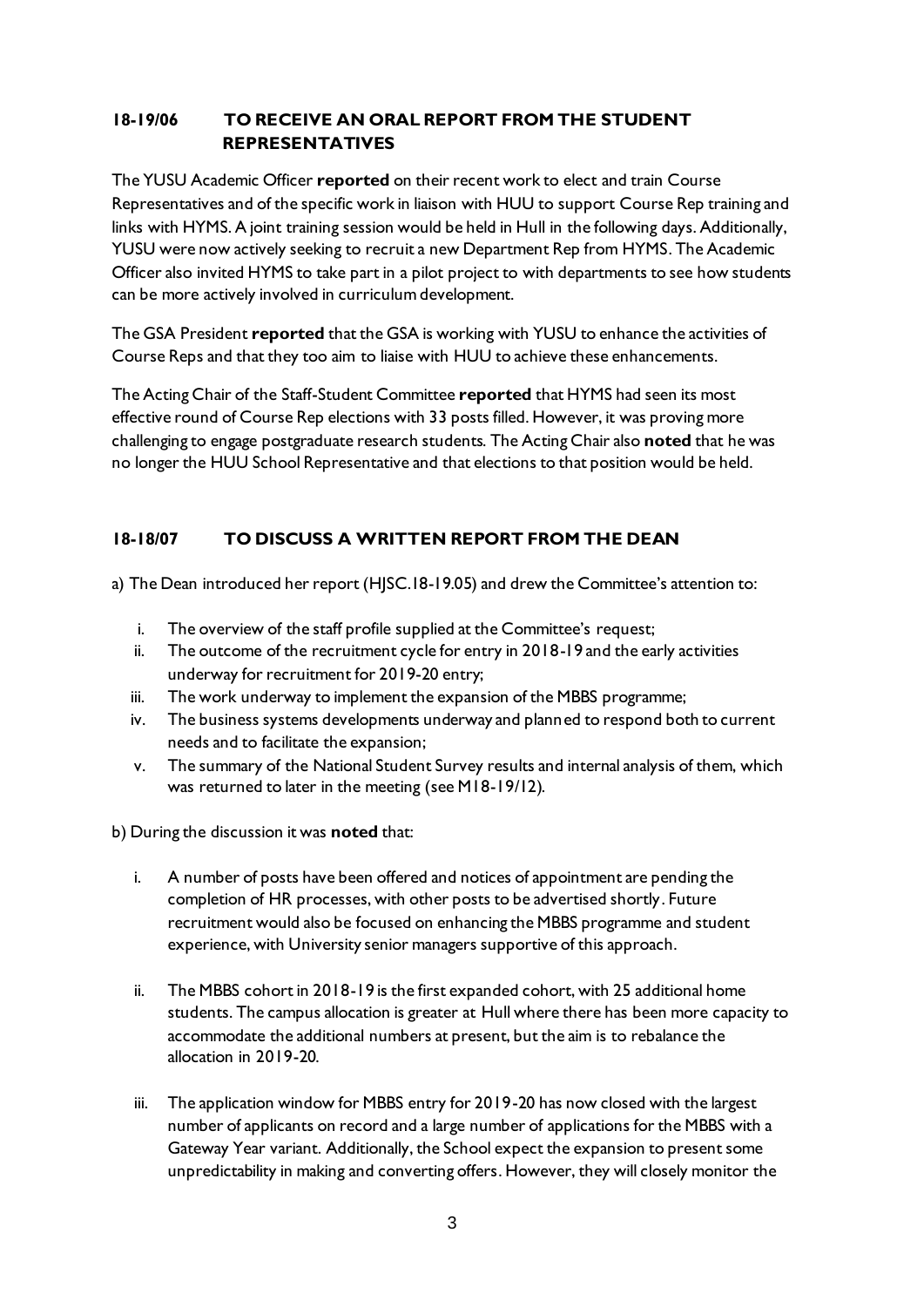management of the recruitment process from this point, including ensuring there are sufficient staff to undertake applicant interviews without compromising programme delivery and the current student experience.

- iv. Postgraduate taught recruitment has increased overall, though reductions to funding for have resulted in a slight fall in registrations for the MSc in Physician Associate Studies.
- v. Work to prepare for and implement the expansion is progressing well, with a number of working groups focusing on specific aspects. This work includes strengthening relationships with NHS partners to ensure that senior trust staff understood plans, their role within them and they support enhancements to placement provision. The current round of statutory monitoring visits by HYMS at the NHS Trusts were providing valuable forums for discussion with positive buy-in. Partners were also enthusiastic about offering additional placement opportunities, partly motivated by a desire to demonstrate their attractiveness as an employer to encourage graduates to remain in the under-doctored HYMS region. Developments to partner with South Tees Hospitals NHS Foundation Trust were also part of the effort to ensure a sufficient supply of quality placements.
- vi. Systems work to both upgrade existing dated systems and to future-proof for the expansion was focussed on the assessment and management information systems.
- vii. Estates developments have been a recent focus, with a particular need to address the current high risk presented by the inadequacy of the York HYMS building and of videolinked lecture theatre facilities. The aim was to ensure that the student experience was equitable at both Universities, particularly with regard to the provision of collaborative learning spaces which HYMS perceive to be below par at York. The Dean is in discussion with senior York colleagues to agree a solution to the School's infrastructure needs.
- viii. The MBBS expansion was intended to stimulate an expanded intercalated programme offer, with more students undertaking more intercalated degrees at HYMS and the Universities. The MSc in Pharmacology and Drug Development (M18-19/08 refers) being one example of intentions to grow the offer, but with other initiatives being considered to highlight the attractiveness of provision such as in Biomedical Science programmes.

### **18-19/08 TO CONSIDER A NEW PROGRAMME PROPOSAL FOR MSc IN PHARMACOLOGY AND DRUG DEVELOPMENT**

a) The Committee **considered** a proposal for a postgraduate taught MSc in Pharmacology and Drug Development (HJSC.18-19.06a-j) to begin in September 2019. This programme would be advertised as a full-time programme, with the Committee also asked to approve a part-time route that could be offered as an unadvertised contingency route to students that may register for the full-time programme but then be unable to continue studying full-time. The proposal included a Postgraduate Certificate in Pharmacology and Drug Development lower award for students successfully completing at least 60 credits. Dr Roger Sturmey and Dr Simon Calaminus, programme proposers, attended to speak to the proposal.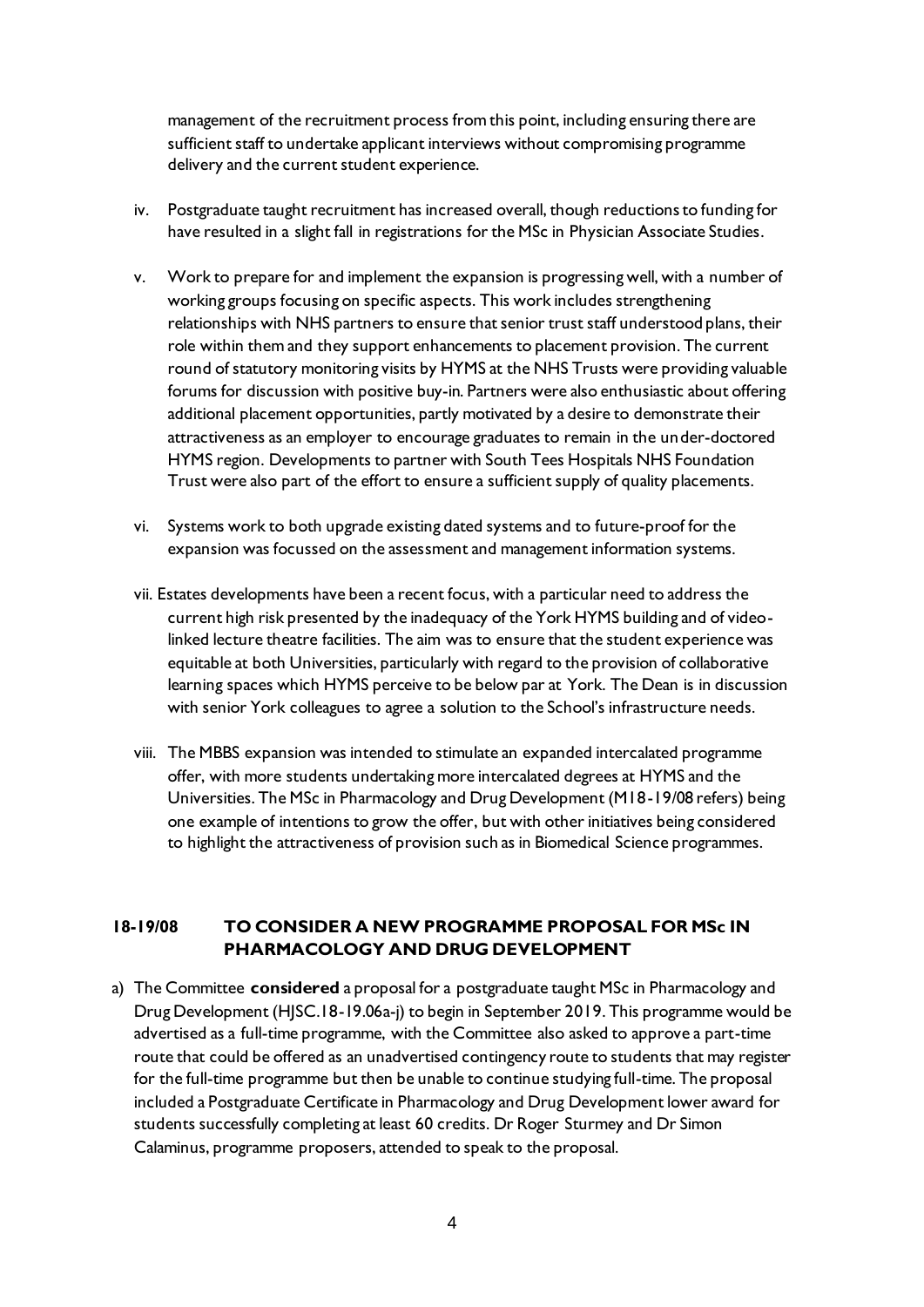- b) The Committee noted that:
	- i. The programme would be marketed to graduates of Biomedical Sciences, Pharmacology and related subjects and to MBBS students wishing to intercalate;
	- ii. The programme would be delivered in Hull only;
	- iii. The programme would consist of five new 20 credit modules and the revised existing 80 credit Research Project/ Dissertation Independent Study Module used by the MSc in Human Anatomy and Evolution also presented as part of the proposal;
	- iv. The programme would help to expand the postgraduate taught offer at the University of Hull and draw on capacity that has recently become available within HYMS to deliver such a programme;
	- v. The design of the programme would complement but also offer something different to existing Pharmacology programmes in the sector by offering a unique blend of practical, trials-related content with wider theory and subject knowledge relevant to those wanting to specialise in the field in research or commercial careers;
	- vi. The proposers had been in discussions with the pharmaceutical company RB who were keen to be involved in the programme, but that at this stage the nature of involvement was to be confirmed and expected to include guest lectures, advice on content, work placement or internship opportunities;
	- vii. The programme had been approved by Postgraduate Programmes Board, Board of Studies, had received external assessor comments, and thorough feedback from the York Quality Support Officer for which the proposers were grateful;
	- viii.The programme was being considered subject to receiving planning approval from both York and Hull in early November.
- c) During consideration of the proposal the Committee discussed:
	- i. Whether the part-time route proposed would be feasible for students to undertake on a fractional basis given the expectation those opting for such a route would likely be in employment also. However, it was also thought that it might be valuable to advertise a suitably structured part-time route that could attract those working in industry wishing to upskill. The proposers offered to reconsider the structure of the part-time route and circumstances under which it might be offered.
	- ii. The degree of synergy between the programme learning outcomes and some module aims, learning outcomes and indicative content outlined in the module descriptors. For example, it was suggested that:
		- Bench to Bedside II did not present a suitable offer towards the indicated programme learning outcomes and that the module might be attempting to include too much and too diverse content in 20 credits;
		- Foundations of Pharmacology aims and content do not appear to match in terms of topics such as Pharmacodynamics.

It was acknowledged that for Foundations the descriptor could more explicitly link the aims and outcomes to the indicative content. For Bench to Bedside II it would be useful for the module lead to review the descriptor and consider where amendments might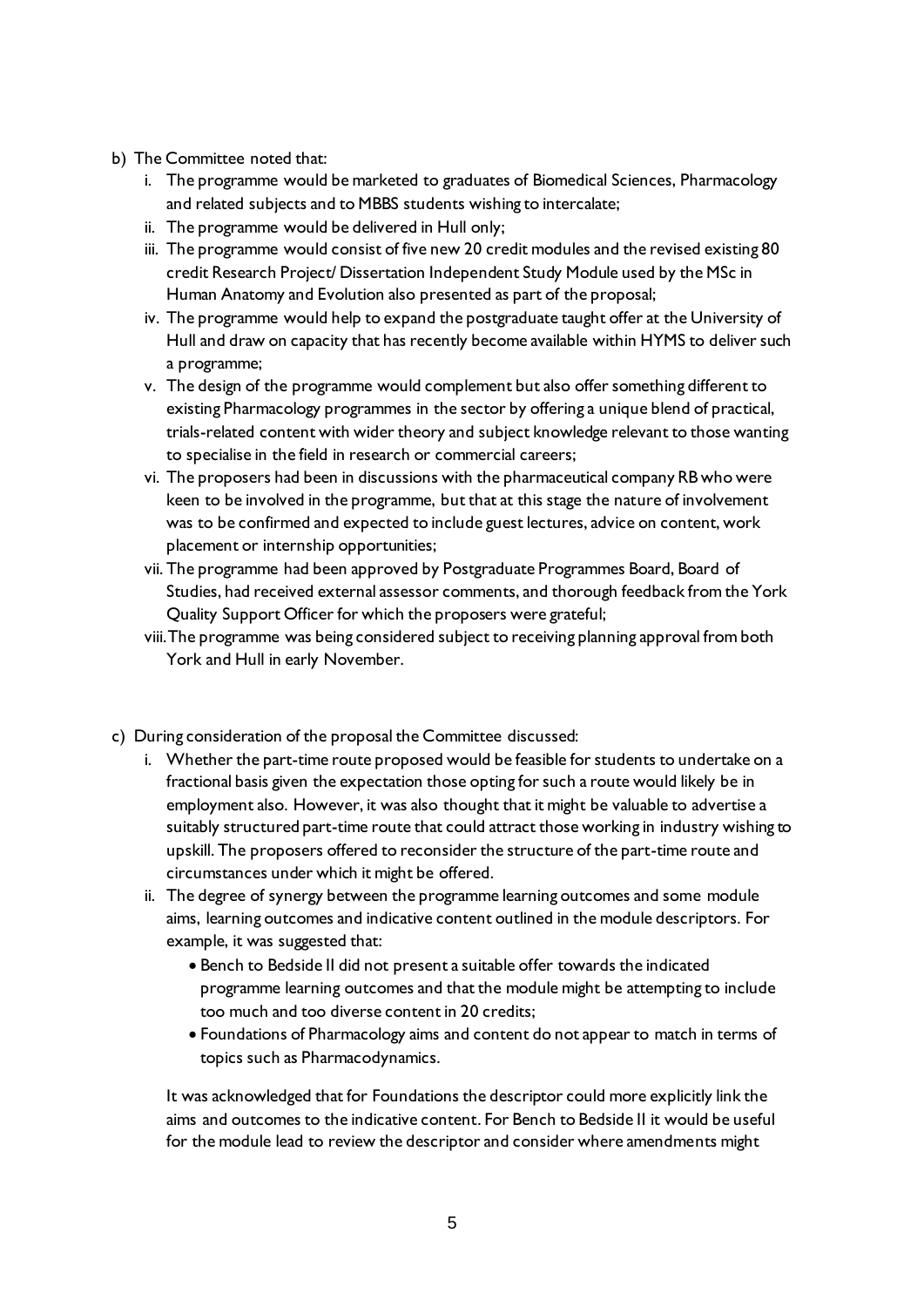provide a more suitable balance to accurately represent the extent to which graduates would be skilled in Randomised Control Trial practices.

- iii. The challenge that can be presented to students if modules combine theory and practice and that this balance could be reconsidered across the modules, which the proposers would discuss further with module leads.
- iv. The volume of assessment appeared heavy, was more than required to adequately assess module learning outcomes and that particularly for any part-time students in employment this workload might impact on the student experience. It was explained that the aim was to provide varied assessment throughout modules rather than single tasks in a concentrated time period, but that this balance could be reviewed whilst avoiding a reduction in rigour of a master's programme and expectation that students will be able to manage their time well.
- v. The appropriateness of reassessment tasks being different to original tasks and given the requirement that all assessment tasks were passed, without compensation being available at module level. It was explained that having different reassessment tasks was appropriate as module learning outcomes would still be assessed and that having different reassessment tasks to the original would be more practical to deliver.
- vi. The comparability of assessment requirements in the context of their weighting in the overall module assessment, for example different word limits on tasks in different modules. It was explained that these differences were justified by the different skills involved in completing different tasks, for example the challenge of writing comprehensive, concise risk assessments compared with a prose essay.
- vii. The programme did not appear to focus on the patient perspective or have public patient involvement (PPI) in its development, which given the research sector's drive to greater patient inclusion, it could be appropriate for the curriculum to highlight to researchers of the future. It was acknowledged that patient perspectives could be given greater consideration as modules are developed to appropriate enhancements.
- d) Following the discussions it was **agreed** that the programme had merit and that the full-time route only be approved subject to a number of conditions. It was also **noted** that as the programme still required planning approvals it could not be advertised until these approvals were received. To meet the conditions below the Secretary would forward an addendum of points, including comments to be provided by Dr B Lee who needed to leave before the proposal was discussed. Further, Professor Lightfoot offered to discuss the programme with the proposers to share experience from the York Department of Health Sciences.
- e) The Committee's academic approval of the proposal was subject to:
	- i. Addressing satisfactorily the points provided by the Secretary in the addendum;
	- ii. Addressing the concerns about the synergy of programme learning outcomes and module outcomes, aims and indicative content;
	- iii. Confirmation of the tasks and timings of module assessments and reassessments.

#### **Action: Secretary**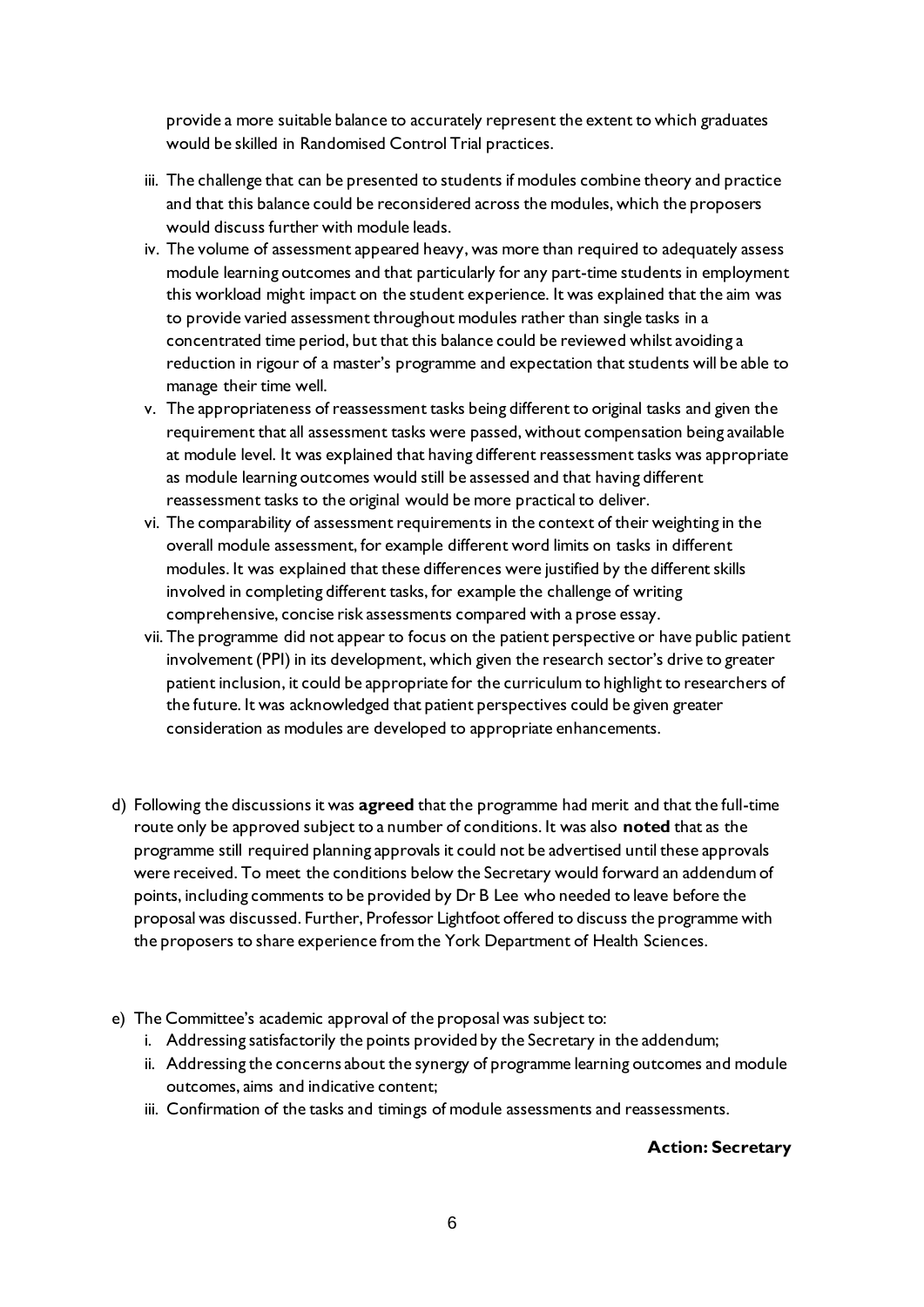f) In addition, the proposers were asked to confirm the intended part-time structure of the programme and the circumstances by which the part-time route would be offered, following which the Committee could consider approving the part-time route. It was recommended that the proposers also consider carefully the other feedback received and how it might enhance the final programme specification and module descriptors for final sign-off by Chair's Action.

**Action: Chair of BoS**

## **18-19/09 TO RECEIVE THE ANNUAL TRACKER OF MINOR AMENDMENTS TO CODES AND POLICIES**

The Committee **received** the annual tracker of minor amendments to Codes and Policies (HJSC.18-19.07) that were made without requiring Committee or Chair approval (M13-14/36 refers).

# **18-19/10 TO DISCUSS THE PROPOSED PROCESS FOR THE CONSIDERATION OF TAUGHT (INCLUDING POSTGRADUATE RESEARCH) COLLABORATIVE PROVISION IN HYMS AND OF WORK-BASED LEARNING PLACEMENTS TO BE MANAGED BY THE UNIVERSITY OF YORK ON BEHALF OF BOTH UNIVERSITIES (M17-18/40.b.v REFERS)**

The Committee **discussed** a proposal (HJSC.18-19.08) prepared and introduced by the Secretary to determine how the Universities manage collaboration proposals between HYMS and external partners, and particularly as they apply to teaching and learning activities rather than other forms of partnership (such as research or facilitating faculty capacity building). The Committee was informed that following what was understood to have been decided by the Joint Board in October 2017 (M8 refers), which was that York should manage such proposals on behalf of the Universities to ensure appropriate due diligence and sign-off of initiatives, Global Engagement had been working on a framework for considering different sorts of proposals, liaising with the Academic Support Office whose focus has been on teaching and learning partnerships.

The Secretary's proposal sought to include a framework for collaborations with UK as well as international partners and cited the current discussion with South Tees NHS Hospitals Foundation Trust. The paper suggested that proposals for collaboration involving co-delivery and award of programmes adopted York's *Procedure for the Approval of Collaborative Provision Involving Taught Programmes of Study and Postgraduate Research Degree Programmes*, with amendments (included in the paper) to account for HYMS' unique context, academic governance structures and of the need to ensure the effective consultation with both Universities. Where partnerships were to be for the sole purpose of providing placements to HYMS students it was proposed these followed the York *Policy Statement on Work-Based Learning and Placements.* The intention behind this course of action was to provide proportionate due diligence to enable HYMS to work with new partners.

During the discussion, the Dean expressed her view that it was only international issues that the Joint Board had directed that York manage on behalf of both universities, without a need for such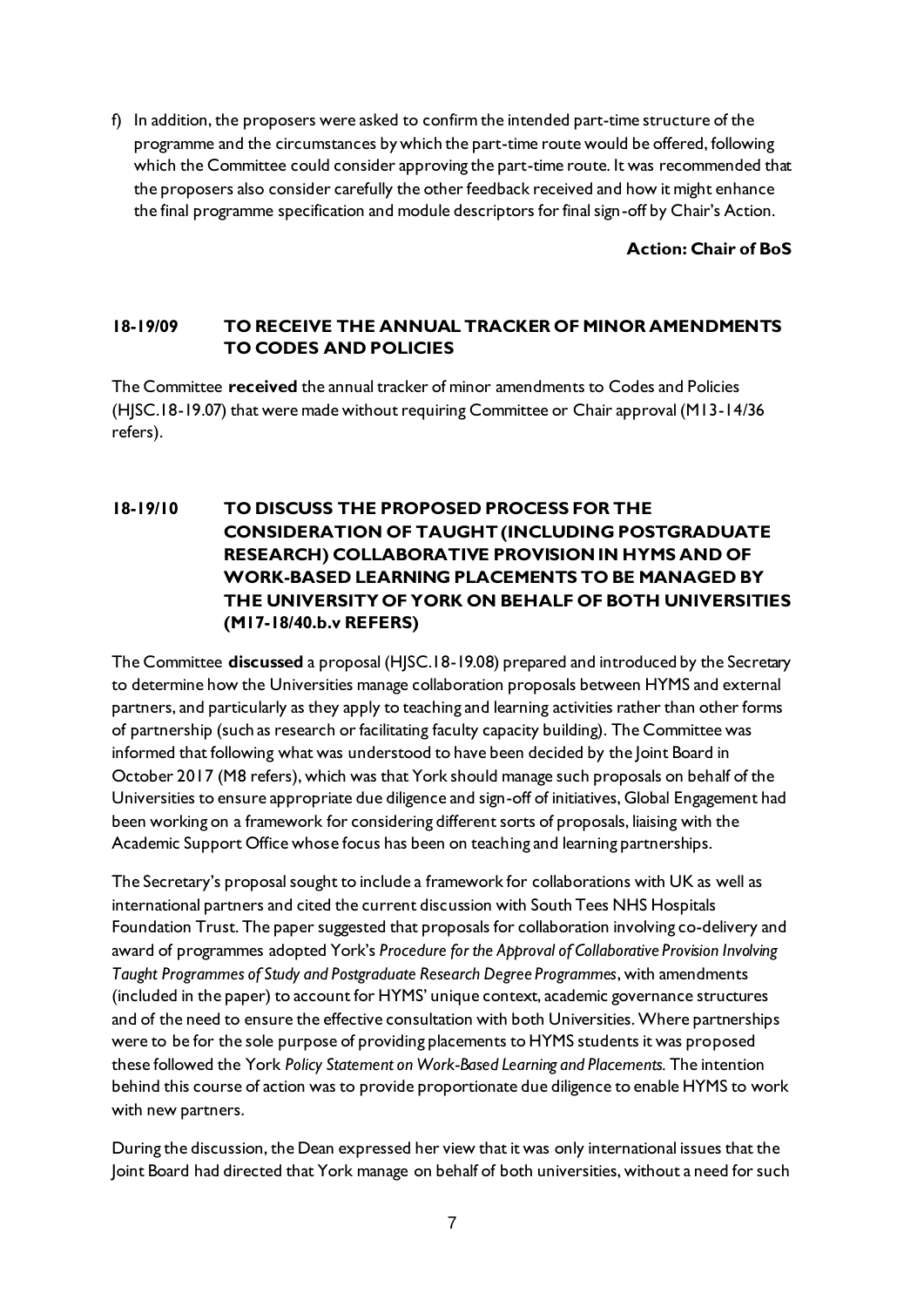robust practices to provide assurance of the appropriateness of UK-based partners. It was also felt that the School was experienced at developing partnerships with NHS organisations and that the 'business as usual' nature of such relationships was not recognised by the proposal. Additionally, it was felt that the proposals did not account for the dynamic nature of NHS organisational changes.

The Dean suggested that the HYMS Management Board and Board of Studies discuss a revised proposal with further consideration at the next HJSC. The Chair accepted this suggestion. Paper HJSC.18-19/08 was therefore tabled and the Chair and Secretary would discuss the issue further with all parties.

### **Action: Chair and Secretary**

*Secretary's note:* Following the HJSC meeting, the Chair suggested that the HYMS Management Board and Board of Studies consider the following four questions before further discussion at the next HJSC meeting:

1. Should international teaching and learning collaboration proposals follow the York *Procedure for the Approval of Collaborative Provision Involving Taught Programmes of Study and Postgraduate Research Degree Programmes*, amended to account for HYMS governance structures?

2.a) If the answer to 1 is yes, should this approach also apply to UK-based partnership proposals? b) If not, what alternative is proposed?

3. It is appropriate that the expectations, rights and responsibilities concerning student participation in work-based learning/ placement activities are appropriately considered and documented. Does the School have its own such process in place covering this issue, and if not, could it use the York *Policy Statement on Work-Based Learning and Placements* adapted to fit its needs?

4.a) Given the School's decisions in relation to 1-3 above, are there any gaps in providing the due diligence of collaborative partnerships for the provision of teaching and learning, and if so, b) how does the School propose addressing these?

# **18-19/11 TO DISCUSS THE ANNUAL (VERBAL) REPORT BY THE CHAIR OF THE BOARD OF STUDIES ON THE WORK OF THE BOARD DURING 2017-18 (M17-18/05 REFERS)**

The Chair of the Board of Studies provided a verbal report on the Board's activities in 2017-18. The Chair informed the Committee that 2017-18 had been a busy year with approvals of the Gateway and Pharmacology programmes and a range of minor to significant regulatory reforms. The major revisions to regulations and new policies introduced included an overhauled Exceptional Circumstances policy introducing a fit-to-sit policy for clinical assessments, as well as a new policy on Fitness-to-Study. The Board was continuing to implement measures to ensure the changes to Exceptional Circumstances were being effectively communicated to and understood by the student body.

The Chair also explained that the Board had gained approval for students from the University of Kurdistan Hewler (UKH) registered on the Diploma in HE (Medical Sciences) to progress to the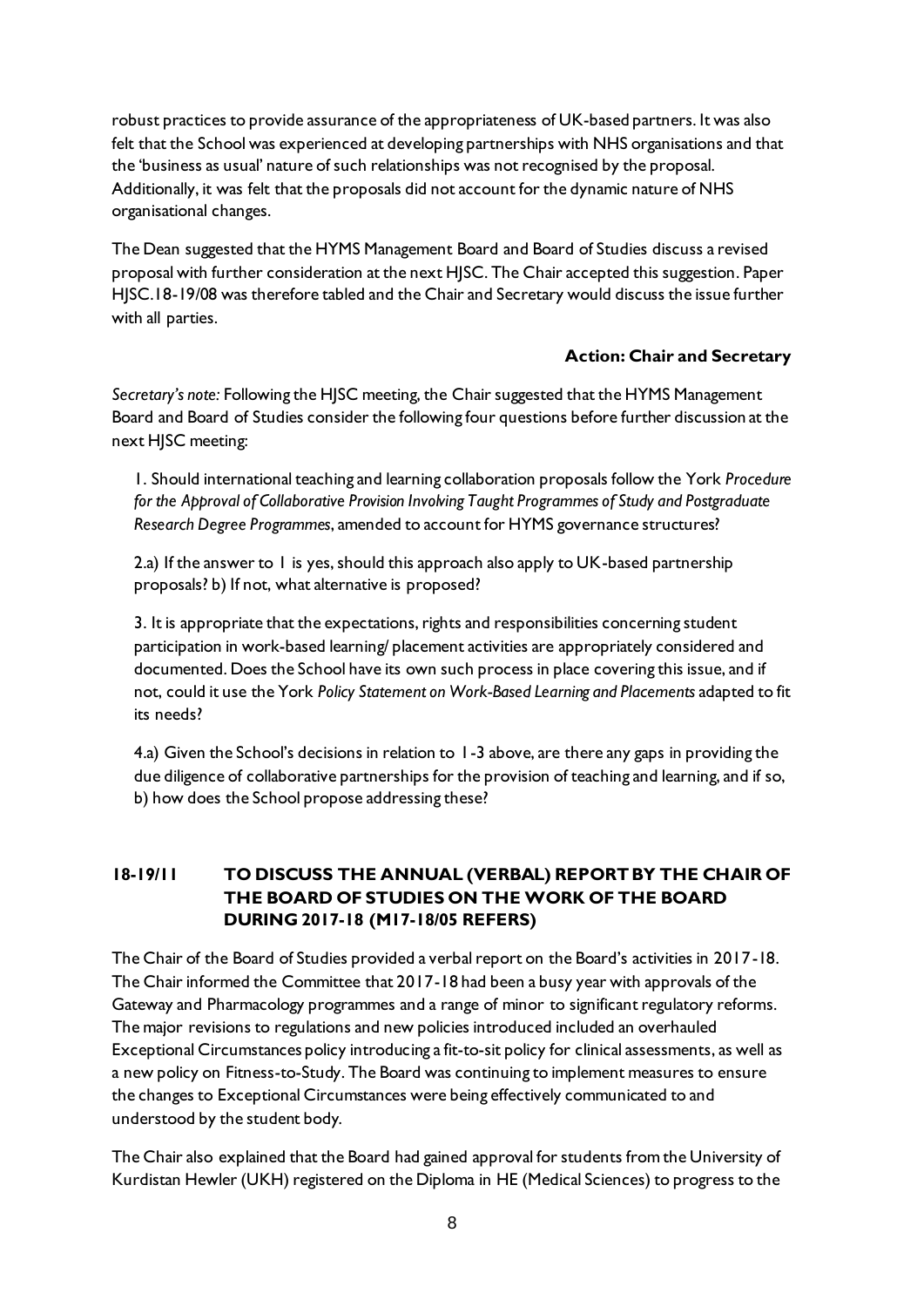MBBS programme, but that the Diploma in HE would be discontinued as an entry route as the relationship with UKH was being dissolved.

The Chair explained the School's commitment to Patient Public Involvement (PPI) in its academic provision and that patient representatives have been members of the Board of Studies. However, this position was under review as it was not felt the Board was the most appropriate forum for PPI given its varied and often complex business. The School is therefore considering how best to enhance PPI where it could be most effective, potentially on MBBS and Physician Associate Studies committees.

The Chair explained that the Board of Studies has continued to explore ways in which to enhance student engagement and it was felt by the Chair, supported by the Acting Chair of Student Staff Committee, that this had been an area of improvement, with a greater level of engagement and more professional training for Course Reps. The Board's concern was now to explore how to engage postgraduate research students who had been particularly hard to reach, despite the efforts of the previous Chair of Postgraduate Programmes Board.

The Chair explained that the management of appeals and fitness-to-practise cases has been reviewed to ensure that issues of academic performance and academic judgement are kept separate from fitness-to-practise concerns, but that the bodies with responsibility for the respective concerns are suitably informed of contextual information and receive feedback on cases to enable them to improve case management and identify any trends.

The Chair of HJSC thanked the Chair of BoS for his report and asked that a concise written report to aid members' absorption of the Board's activities be submitted in the future.

**Action: Chair of BoS**

# **18-19/12 TO DISCUSS THE NATIONAL STUDENT SURVEY RESULTS AND PROPOSED ACTIONS**

The Committee **discussed** the National Student Survey (NSS) 2018 results for HYMS (HJSC.18- 19.09a-c as well as the final update on the 2017-18 MBBS action plan (HJSC.18-19.09d). The MBBS Programme Director attended to speak to the item, which was introduced by the Chair of BoS. The Chair of BoS explained that the results were consistent with 2017 and were disappointing. The Action Plan for 2018-19, to be developed but summarised in HJSC.18-19.09a, was to build on the work in progress to address long-standing issues.

The Chair of HJSC endorsed this approach, as indicated in the University York's NSS report, and **noted** that the 2018 actions were also slightly broader in scope. The Committee **discussed** the pivotal role of Clinical Deans as staff able to connect University-based learning with clinicallybased learning, to be a visible HYMS presence to students on placements and to highlight and resolve placement-based issues. It was **noted** that it is only relatively recently that there has been a full MBBS staff team able to engage with the delivery issues and to provide the leadership required to instigate and maintain improvements.

It was also **noted** that NSS provides respondents with an opportunity to reflect and comment upon a five year programme and that some issues referred to in open comments were or had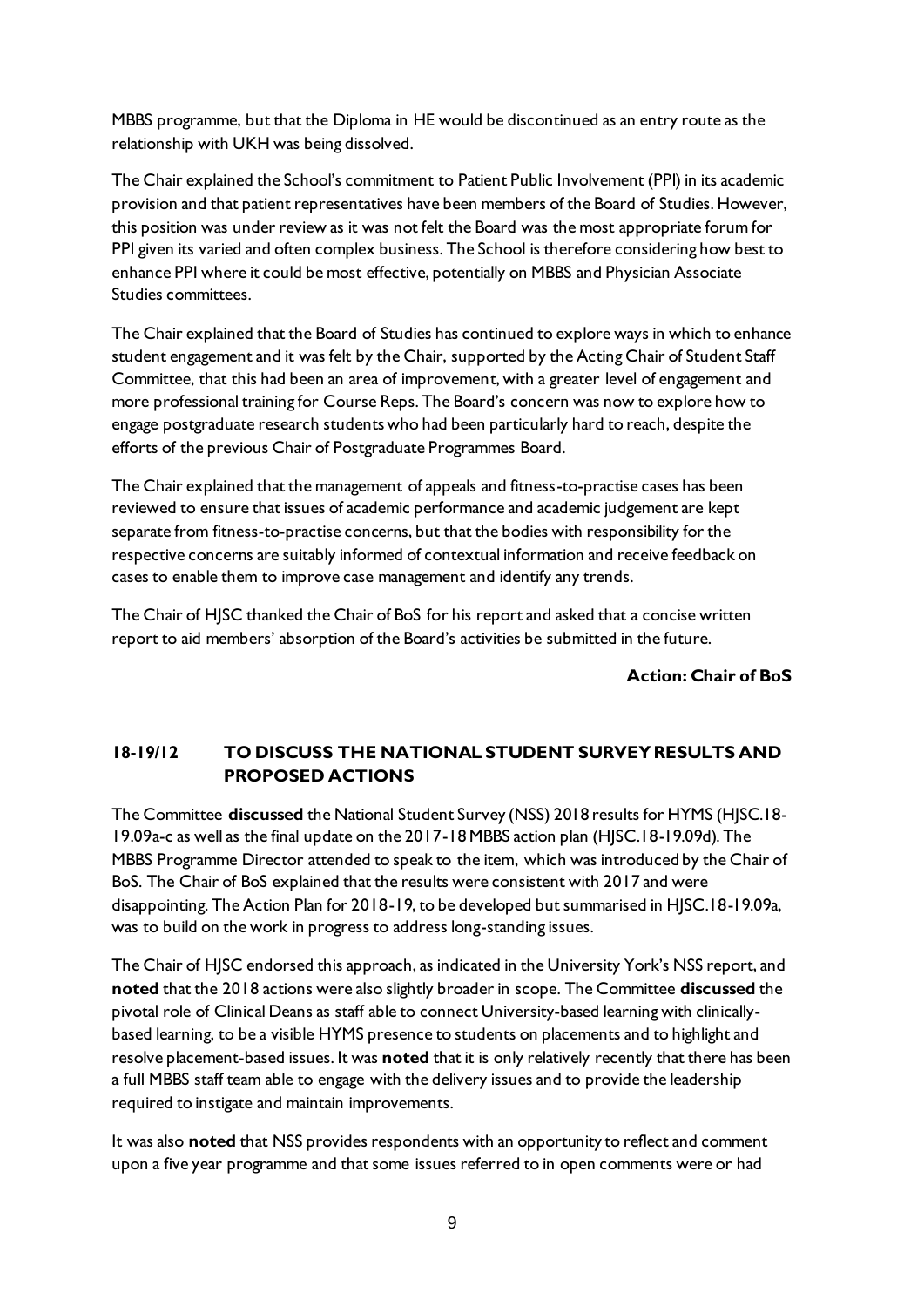been addressed, or required longer-term solutions that would feed through the survey in the coming years. It was also **noted** that two recent events affecting year five students may negatively impact on NSS 2019 responses, though the School had proactively and promptly sought to address the problems. Both of these issues relate to Organisation and Management which would continue to be a focal point for programme enhancements.

The MBBS Programme Director informed the Committee that he was personally visiting all placement students and using the visits to garner feedback and then to update students on how their concerns had been addressed. This strategy was commended. It was felt that there was value in a broader, more collective approach to advertising a 'you said we did' response to student feedback, but that the face-to-face personal one could be particularly effective.

The role of block feedback surveys and focus groups for identifying any concerns with the student experience was **discussed**. These were felt to be a useful indicator of dissatisfaction, providing valuable data with which to discuss placement provision with NHS partners. The MBBS Programme Director **reported** that he has begun to survey students using the broad themes of the NSS to aid the School's early awareness of student perceptions. It was hoped that the combination of approaches with the increasingly positive staff-student relationships would stimulate improvements across the NSS dimensions.

The Chair of HJSC explained the York approach to providing senior teaching and learning leadership support to departments with challenging NSS results and offered to again support HYMS in this way. The Committee **agreed** that the Chair should work with the School to develop its 2018-19 action plan.

## **Action: Chair of HJSC**

## **18-19/13 TO RECEIVE THE ANNUAL REPORT ON ACADEMIC MISCONDUCT IN HYMS**

The Committee **received** a verbal update on cases of academic misconduct in HYMS from the Head of Quality and Standards, reporting that five cases had been dealt with in 2017-18 up from one in 2016-17.

# **18-19/14 TO DISCUSS THE SCHOOL'S PARTICIPATION IN THE FORTHCOMING TEF SUBJECT-LEVEL PILOT AS PART OF BOTH UNIVERSITIES' PARTICIPATION**

The Chair **reported** that York had been successful in its application to take part in the TEF Subject-level pilot in autumn-spring 2018-19, subject to formal confirmation by the Office for Students of the final list of selected institutions. The University of Hull had also applied to take part, though it was not known if the application had been successful. The Chair expressed his desire for HYMS to be included in the pilot.

The Committee **noted** that in 2017-18 HEFCE had exempted HYMS' participation in Hull's submission due to the complexity of submitting data for students registered with their respective university. This was an issue challenging other joint medical schools and the Medical Schools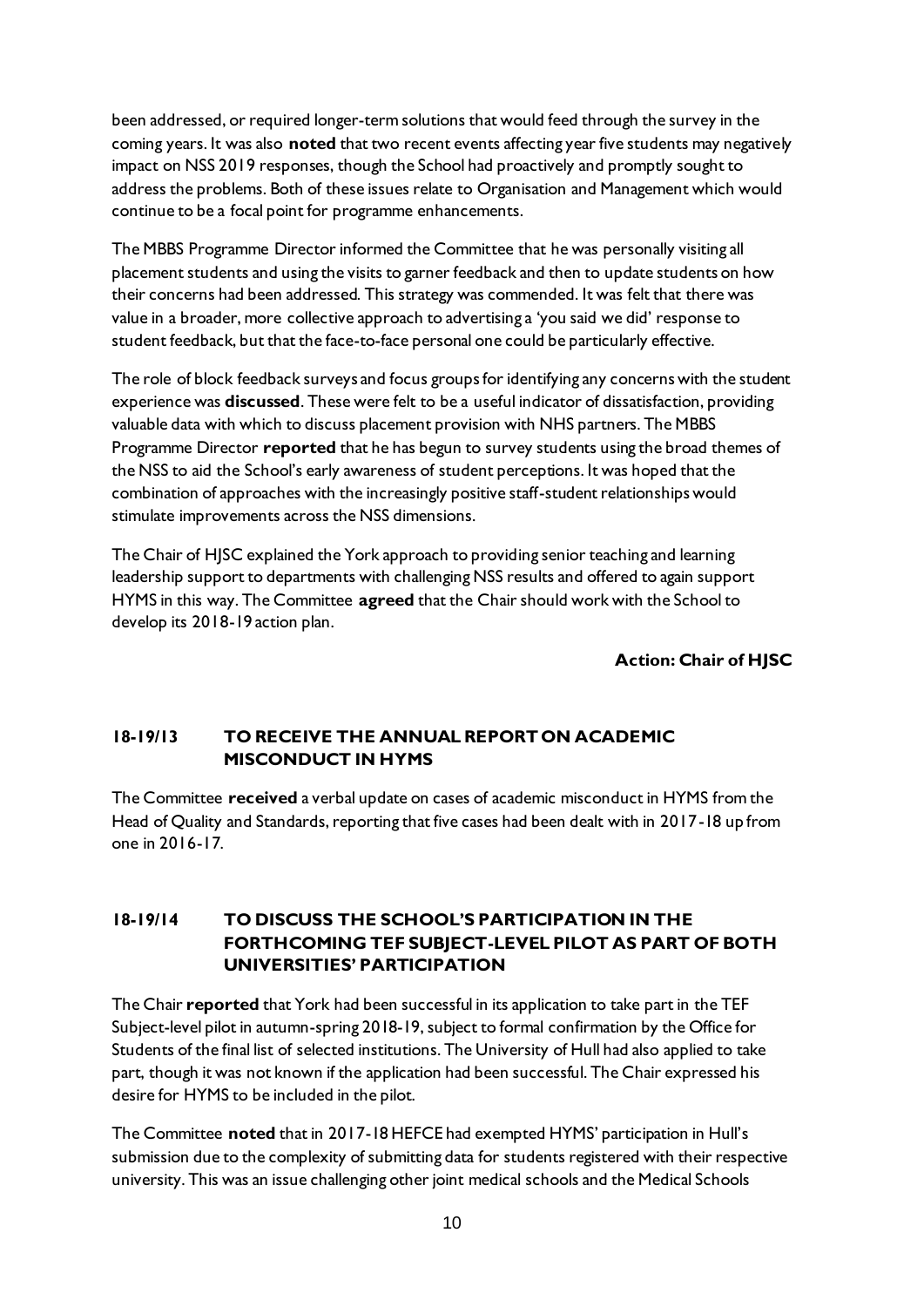Council was exploring solutions. The Chair resolved to discuss a way forward with the Deputy Chair and to keep the Dean and Head of Quality and Standards informed of the discussions.

# **Action: Chair of HJSC**

# **18-19/15 DATES OF MEETINGS IN 2018-19**

Dates of remaining meetings for 2018-19

- **Thursday** 24th January 2019, 10.00am-12pm, Meeting Room 223 HYMS York/ 1st floor meeting room Loxley Building Hull
- **Wednesday** 17th April 2019, 2.00-4.00pm, Meeting Room 223 HYMS York/ **2nd floor** meeting room Loxley Building Hull
- **Thursday** 25th July 2019 10.00am-12.00pm, Meeting Room 223 HYMS York/ 1st floor meeting room Loxley Building Hull

## **ANNEX A: Attendance**

### **Members**

Professor John Robinson (Chair, PVC York) Professor Una Macleod (Dean, HYMS) Dr Sam Cobb (Chair Board of Studies, HYMS) – from M18-19/07 Professor Neil Lunt (York Senate representative) – left during M18-19/12 Mr James Hare (Academic Officer, YUSU)\* Mr Vassili Crispi (Acting Chair Student Staff Committee, HYMS)\* Dr Sarah-Louise Jones (Senate, Hull) Mr Colin Johnson (Teaching Committee, Hull) Dr Colette Conroy (Teaching Committee, Hull) Dr Barry Lee (Teaching Committee, York) – left during M18-19/07 Professor Tracy Lightfoot (Teaching Committee, York) Professor Stephen Smith (Senate, York) Professor Neil Lunt (Senate, York)

## **In attendance:**

Dr Adrian Lee (Secretary, York) Mrs Alison Pettigrew (Head of Quality and Standards, HYMS) Mr Nigel Dandy (Head of Academic Support Office, York) Ms Lynne Braham (Deputy Director Academic Partnerships, Hull) Mr John Busby (Chief Operating Officer, HYMS) Professor Brian Fulton (Dean of Faculty – Sciences, York) – left during M18-19/11 Dr Roger Sturmey } (Proposers, MSc in Pharmacology, HYMS) – for item M18-19/08 Dr Simon Calaminus } Professor Martin Veysey (MBBS Programme Director, HYMS) – for item M18-19/12

## **Apologies**

Professor Glenn Burgess (Acting Deputy Chair, DVC Hull) Mrs Lisa Tees (Academic Quality Manager, Hull)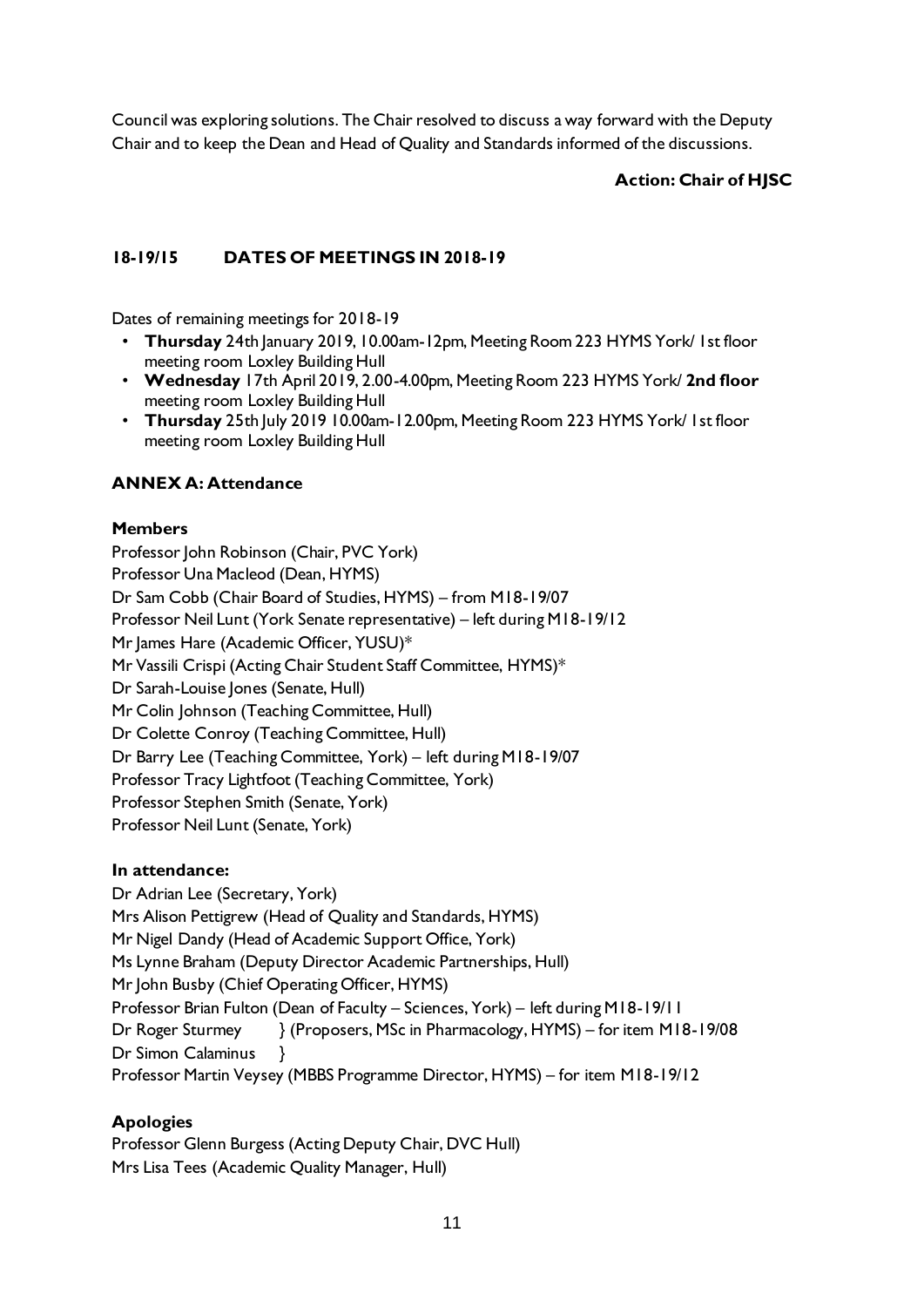Ms Charlotte Chamberlain (Vice President Academic, Graduate Students' Association)\* Professor Julie Jomeen (Dean of Faculty of Health Sciences, Hull) Miss Isobel Hall (President Education, HUU)\* Ms Osaro Otobo (President of the Union, HUU)\* Dr Julie Seymour (Chair of Postgraduate Programmes Board, HYMS)

Members marked with a \* do not attend for reserved business.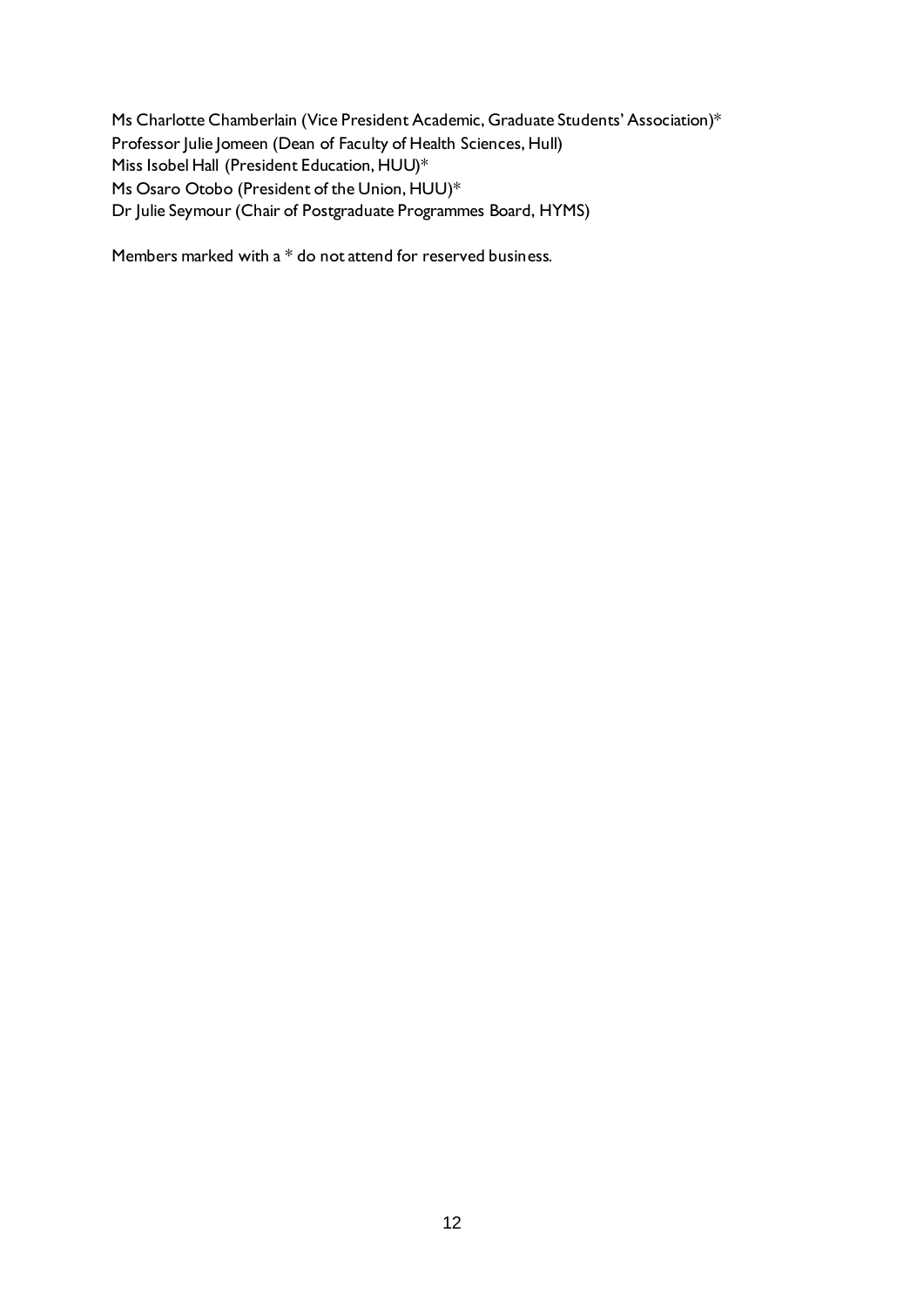# **ADDENDUM TO 18-19/08 TO CONSIDER A NEW PROGRAMME PROPOSAL FOR MSc IN PHARMACOLOGY AND DRUG DEVELOPMENT**

(This addendum includes feedback received from Dr Barry Lee after the meeting due it his need to leave the meeting before the proposal was discussed).

### *Conditions of Approval*

- 1. The programme will use the HYMS 3 term structure  $(4 \times 10$  week units). For the autumn term there are currently 11 weeks of planned teaching. The proposers are asked to confirm this is the case and that they wish the programme to start one week earlier than the usual HYMS postgraduate year. (The implications of this for such as Tier iv, accommodation, student records should be checked with appropriate offices at Hull and York).
- 2. Related to 1, the proposers are asked to ensure that in representing the preferred part-time structure that it is clear in year 2 Bench to Bedside I will run for weeks 5-11 only and not be term-long.
- 3. Section 10 of the programme specification should give the grade of BSc needed to enter the programme. (It is usual that this be a minimum 2i classification, as for example, for MSc HAE and Physician Associate).
- 4. The part-time structure differs from MSc HAE which will share the Research Project/ Dissertation module, and in that the ISM is spread whole year 2 on the HAE programme. The module specification needs amending and/or Pharmacology part-time year 2 needs thought to ensure the module can be used on both programmes.
- 5. Section 15 PLO c.i seems to have a typo that should be addressed: "Formulate research questions *to* design and carry out an independent original research project examining an aspect of pharmacology". Should the "to" be "and"? (The aim appears to be that students are also able to design and to execute projects).
- 6. Section 15.b Learning outcomes and 19 Assessment map assessment comment on box 15.b for LO B(i) lists a range of methods of assessment, but in 19a only the dissertation module (with thesis and presentation) is listed as assessing B(i). This is supported by the content of Table A. 15b, 19, Table A to be reviewed and amended as appropriate (see also below re Research Skills, Therapeutics).
- 7. Section 19a Programme Assessment Mapping: outcomes for Practical Research Skills in Pharmacology are framed as continuations of 'Students will have' rather than as continuations of 'Students will be able to' (as other module outcomes are). The outcomes should all be stated as continuations of 'Students will be able to'.
- 8. Section 19a The statement of Programme Outcome a.i for several modules is "Outline the fundamental theories and concepts within pharmacology and can apply those to different settings and drug classes". This appears inconsistent with the original statement of a.i (section 15.a) and should be cross-checked and corrected.
- 9. Section 20 reference to 'Advanced Topics for Clinical Pharmacology' to be updated to reflect the final module titles proposed.
- 10. Table A: Programme Curriculum Map (p.12) and linked to section 19.a There are 4 cases in which one module bears the full burden for a PLO. If it is the case that there are modules which provide advanced work (perhaps not summative assessment) relevant to the PLOs concerned, these should be recorded here. (Though this makes the table 'less clean', it might help students to see and be assured about how the programme fits together and builds skills and abilities).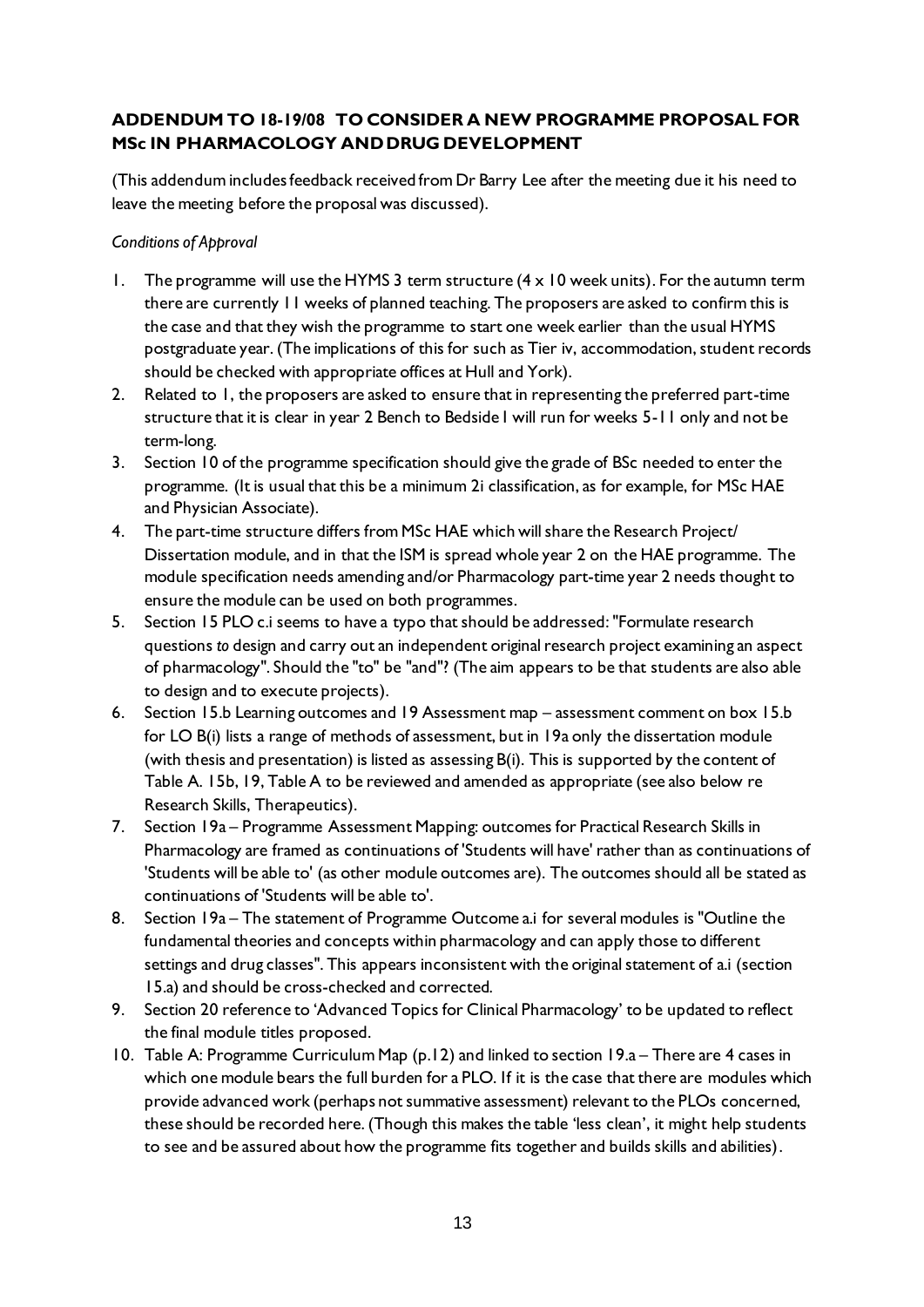### *Foundations Module*

- 11. p.6 Assessment timings should be more clearly expressed closed book exam formative 'week 4', critical review essay 'week 8', re-submission of essay '4 weeks' not '*within* 4 weeks', so students will know in which week exactly assessment will be undertaken and for accurate inclusion in SITS programme records.
- 12. The programme specification assessment table lists MCQ test. If this will be the formative exam format it should be indicated in the module descriptor assessment table.

### *Research Skills*

- 13. (See also 7 above).
- 14. Learning outcome 2 should be checked so it matches the reference to the outcome in Programme Spec, p7.
- 15. Assessment timings need to be more precise. Deadlines need to be to the week of *term* (not *semester*). Resubmission timings also need to be clearer and precise to the week.
- 16. Feedback timings should be clear and appropriate to when assessments are submitted.

### *Bench to Bedside I*

- 17. The programme is to stand-alone, without relying on an industrial partner, but the module descriptor (sec. 12) states 'receive input from members of the pharmaceutical industry'. Discussions are ongoing as to the nature of this and so the module descriptor should hedge references to the partner more and to avoid any misleading assertion being made.
- 18. Section 21 Learning outcome 5 (and programme specification) have the wrong spelling of principles for 3Rs re animal testing which should be corrected.
- 19. Section 23 Assessment timings need to be more precise to the week.
- 20. Section 23 Description of the formative portfolio should specify that this is submission of up to 2500 words of the draft portfolio which will be summatively assessed in full later.

#### *Therapeutics*

- 21. Section 20 Amend sentence 1 to address the missing words.
- 22. Section 21 Module outcome 1 is "Summarise the basis for the use of drugs are used in the management of disease states." "Are used" appears to be a typo that should be deleted. The overall statement could also be clearer, if what is intended is that students be able to state the basis for the use of a particular drug in relation to a particular clinical condition. Module outcome 2 could also be clearer, better explaining what is meant by 'categorize (a) rationale'. Is what is intended 'Articulate and defend the rationale'?
- 23. Section 21 Learning outcome 1 and 3 don't match those listed in the programme specification 19a.
- 24. Section 23 Assessment timings need to be more precise to the week. Resubmission should also be more precise, not '*within* 4 weeks'.

#### *Bench to Bedside II*

25. Section 22 and 23 – Information about assessment should be consistent in terms of time to be dedicated to it. (The formative appears to require approx. 16 hours throughout the module according to sec. 22, though sec. 23 says weeks 6-8).